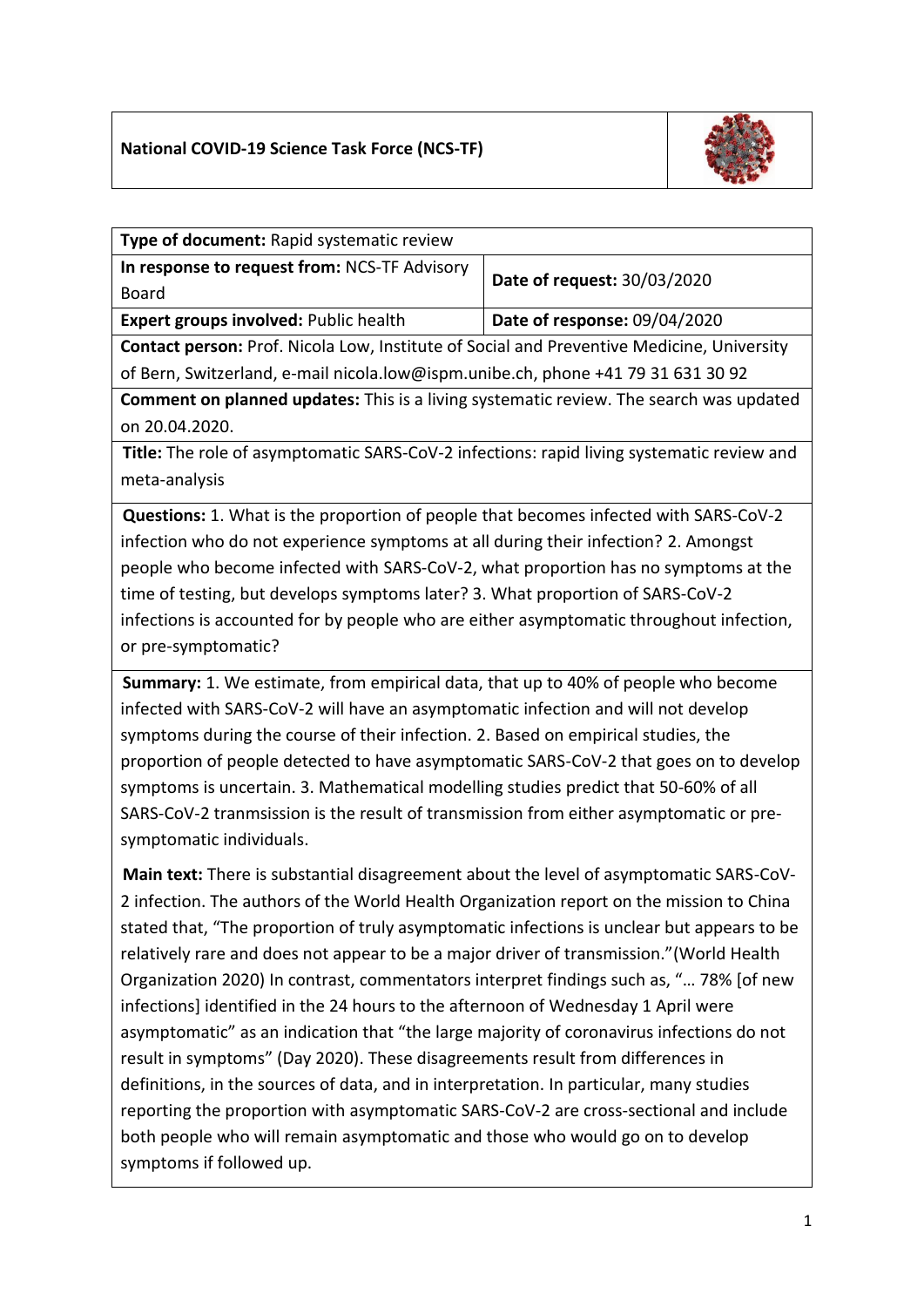Understanding the proportions of SARS-CoV-2 infections that remain asymptomatic and go on to become symptomatic will help to determine the contribution to SARS-CoV-2 transmission of asymptomatic infection. This is an urgent priority that will influence the balance of control measures, including testing programmes for the identification and isolation of infected people, for tracing and quarantine of close contacts, and for social distancing measures (Lipsitch et al. 2020).

We conducted a rapid systematic review up to 25 March 2020, using a living evidence database of articles published in Pubmed, Embase, bioRxiv and medRxiv. The protocol is published at [https://osf.io/9ewys/.](https://osf.io/9ewys/) We screened 89 studies. We included 9 follow-up studies (Bai et al. 2020, Chan et al. 2020, Hu et al. 2020, Liao et al. 2020, Luo et al. 2020, Nishiura et al. 2020, Qian et al. 2020, Tabata et al. 2020, Wang et al. 2020), one statistical modelling study (Mizumoto et al. 2020), and two mathematical modelling studies (Ferretti et al. 2020, Ganyani et al. 2020).

We conducted a descriptive synthesis and, where appropriate, calculated pooled estimates using fixed effects meta-analysis and the prediction interval. We assessed the risk of bias by adapting published tools.

# **Question 1. What is the proportion of people that becomes infected with SARS-CoV-2 infection who do not experience symptoms at all during their infection?**

We estimated the proportion of asymptomatic SARS-CoV-2 from contact investigations (6 studies, 8 estimates) (Bai et al. 2020, Chan et al. 2020, Hu et al. 2020, Liao et al. 2020, Luo et al. 2020, Qian et al. 2020) and from people evacuated from either the Diamond Princess cruise ship (Tabata et al. 2020) or Japanese nationals evacuated from Wuhan (Nishiura et al. 2020) (Figure1, Table S1).



*Figure 1. Proportion of people with SARS-CoV-2 infection who do not experience symptoms at all during their infection*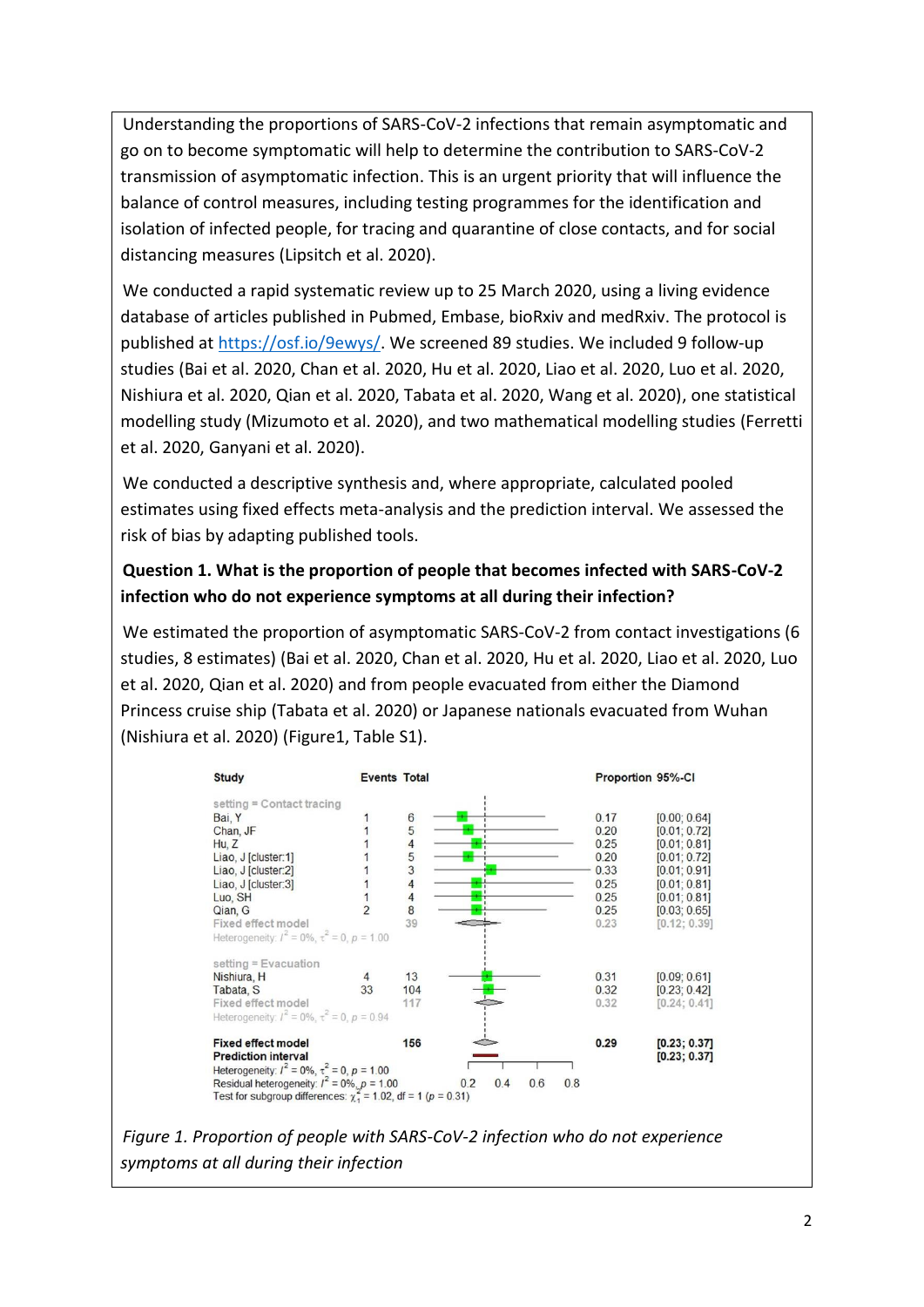The findings of contact tracing investigations and evacuation studies are consistent. We estimate the pooled proportion of SARS-CoV-2 infections that is, and remains asymptomatic is 29% (prediction interval 23 – 37%).

The estimate is an upper limit of the true proportion because: 1) the identified contact tracing studies all included at least one asymptomatic person. These reports are published because they are seen to be newsworthy. The size of the denominator (all contact investigations, including those in which all people developed symptoms) is unknown; 2) in both contact tracing and evacuation studies, follow up time might be incomplete and some people might develop symptoms if follow-up continued.

One study used data from the evacuation of the Diamond Princess cruise ship (Mizumoto et al. 2020). The authors used a statistical model to estimate the proportion of infected people who would remain asymptomatic if all were followed up until the end of the incubation period, based on assumptions from a previous study. They estimated that the true proportion of asymptomatic infections is 17.9% (95% credibility interval 15.5 – 20.2%).

## **Question 2. Amongst people who become infected with SARS-CoV-2, what proportion has no symptoms at the time of testing, but develops symptoms later?**

We included four studies (Figure 2, Table S2) (Hu et al. 2020, Luo et al. 2020, Tabata et al. 2020, Wang et al. 2020). In three studies in China, people who had SARS-CoV-2 detected by RT-PCR and were asymptomatic on admission to hospital were followed until either discharge. In all three studies, the asymptomatic cases were detected during contact investigations of patients who had presented with symptoms of COVID-19. In two studies, the proportion that developed symptoms was high; 7 of 8 patients in Anhui province (Luo et al. 2020) and 43 of 55 patients in Shenzhen (Wang et al. 2020). In the third hospitalbased study, in Nanjing, 24 asymptomatic SARS-CoV-2 cases were detected through contact investigations; five were reported to have developed symptoms within one to three days of admission and the rest remained asymptomatic for 17 days. The fourth study reported the outcome of SARS-CoV-2 infection in passengers of the Diamond Princess cruise ship who were hospitalised in Japan (Tabata et al. 2020). Of 43 who were asymptomatic at the time of diagnosis, 10 developed symptoms during median follow-up of 10 days (interquartile range, IQR 7-10 days). The findings of the four studies were too disparate to pool in a meta-analysis (Figure 2).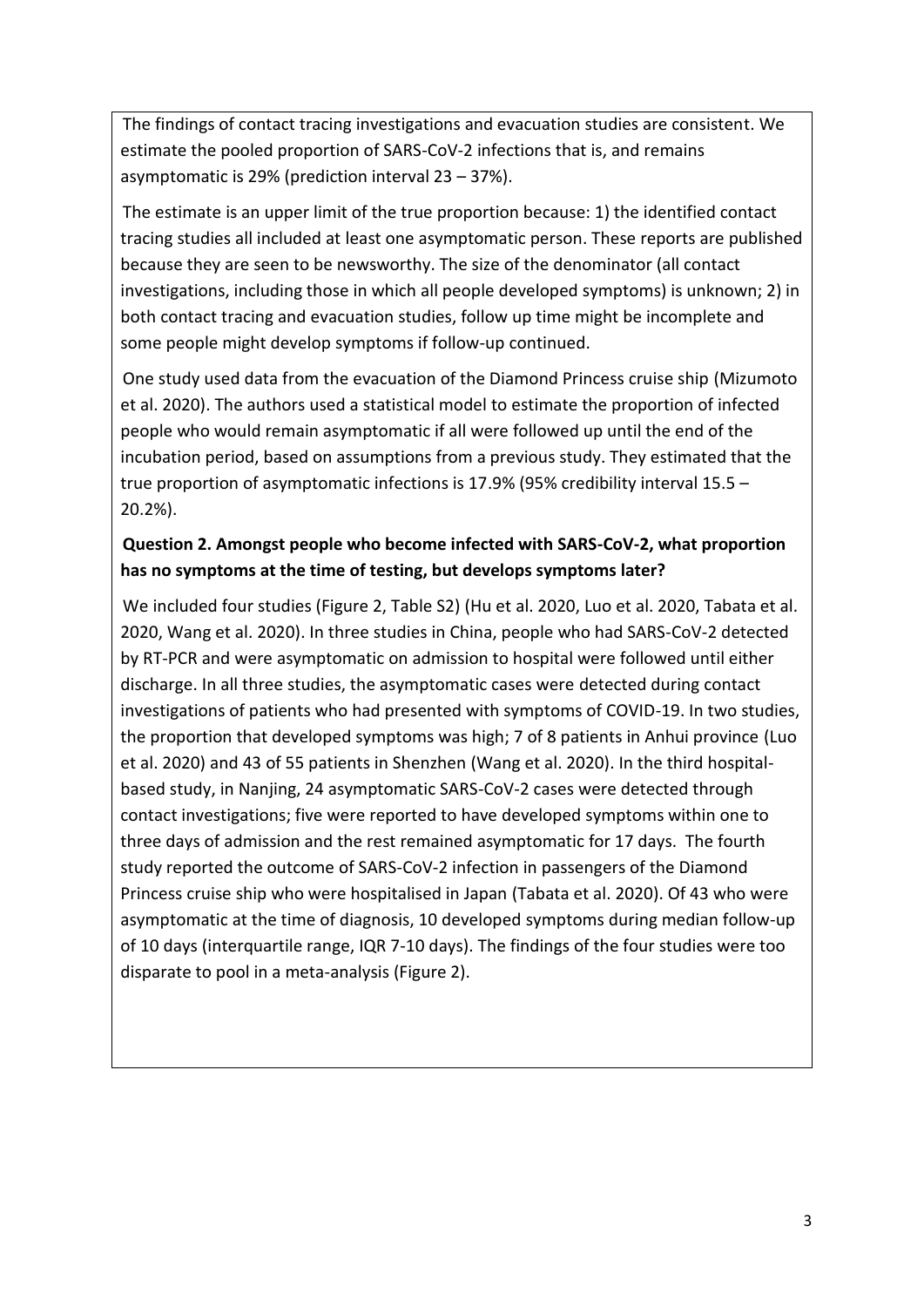

*Figure 2. Proportion of people with asymptomatic SARS-CoV-2 infection who develop symptoms of COVID-19 during follow-up*

## **Question 3. What proportion of SARS-CoV-2 infections is accounted for by people who are either asymptomatic throughout infection, or pre-symptomatic?**

We included two transmission dynamic mathematical modelling studies that explicitly addressed this question (Ferretti et al. 2020, Ganyani et al. 2020). Ganyani et al. used publicly available line-listed data about clusters of COVID-19 from Tianjin, China and from Singapore. They applied statistical models in a Bayesian framework to examine generation and serial intervals for linked cases, with an assumption of the incubation period from a published study. A generation period shorter than the incubation period of the infector indicates pre-symptomatic transmission. They found that the proportion of pre-symptomatic transmission was 48% (95% CI 32 to 67%) for Singapore and 62% (95% CI 50 to 76%) for Tianjin, China (Ganyani et al. 2020). Ferretti et al. developed a compartmental mathematical model, informed by data on linked COVID-19 cases in Hubei province, China. They separated the transmission parameter into symptomatic, asymptomatic, pre-symptomatic and environmental components. They assumed a fraction of 40% asymptomatic SARS-CoV-2 infections (citing data from the Diamond Princess) and reduced infectiousness from asymptomatic cases. They found that presymptomatic patients account for 47% (95% credibility interval 11 to 58%) of the total transmission, and asymptomatic transmission 6% (0 to 57%) of the total. They provide a shiny app [ref:*link*], where different assumptions can be evaluated (Ferretti et al. 2020).

Authors: Buitrago-Garcia D, Counotte M, Egli-Gany D, Hossmann S, Imeri H, Salanti G, Low N.

#### **Recommendations from the Task Force:**

## **Open points for further discussion:**

This review clearly separates studies that investigate the proportion of people who will not experience symptoms throughout the course of SARS-CoV-2 and those who are asymptomatic at the time of testing but will develop symptoms (pre-symptomatic). The empirical studies of the proportion of asymptomatic SARS-CoV-2 infections should be seen as an upper bound of the true proportion because of the selection of families included in published case investigations and the limited follow-up in some studies. The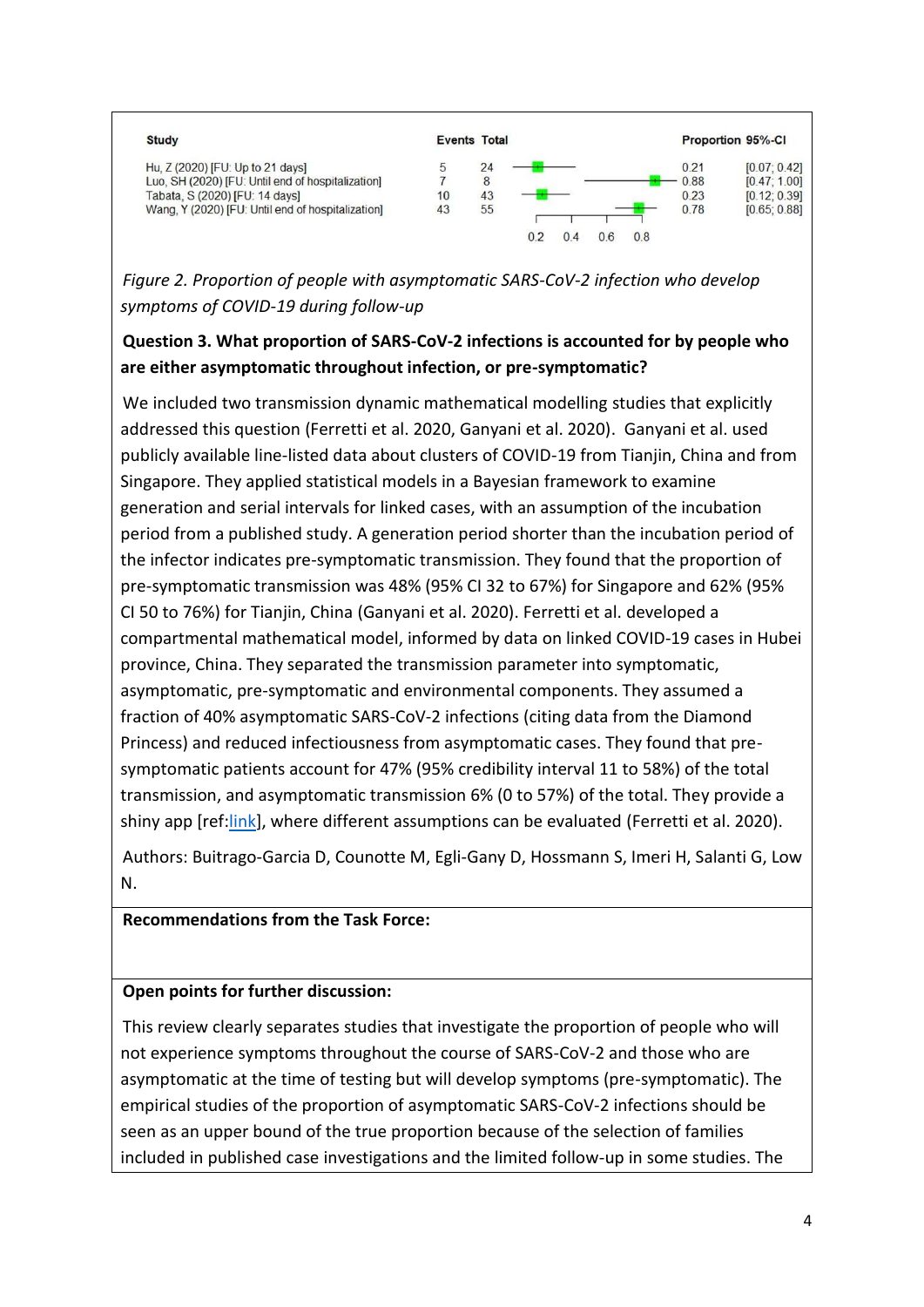heterogeneity in studies of the proportion pre-symptomatic was not clearly explained by the study populations enrolled. As the population studies gets closer to 'screening' of a whole population, it would be expected to include people earlier on infection and a lower proportion might be expected to develop symptoms.

The empirical data provided in this review should be able to inform future mathematical models.

This review did not cover the transmissibility or duration of infectiousness of asymptomatic SARS-CoV-2 infection.

#### **References (included studies in alphabetical order):**

Bai Y, Yao L, Wei T, Tian F, Jin DY, Chen L and Wang M. Presumed Asymptomatic Carrier Transmission of COVID-19. JAMA 2020;**54**(0): E017.<https://www.ncbi.nlm.nih.gov/pubmed/32083643>

Chan JF, Yuan S, Kok KH, To KK, Chu H, Yang J, Xing F, Liu J, Yip CC, Poon RW, Tsoi HW, Lo SK, Chan KH, Poon VK, Chan WM, Ip JD, Cai JP, Cheng VC, Chen H, Hui CK and Yuen KY. A familial cluster of pneumonia associated with the 2019 novel coronavirus indicating person-to-person transmission: a study of a family cluster. Lancet 2020;**395**(10223): 514-523. <https://www.ncbi.nlm.nih.gov/pubmed/31986261>

Day M. Covid-19: four fifths of cases are asymptomatic, China figures indicate. BMJ 2020;**369**: m1375. <https://www.ncbi.nlm.nih.gov/pubmed/32241884>

Ferretti L, Wymant C, Kendall M, Zhao L, Nurtay A, Abeler-Dorner L, Parker M, Bonsall DG and Fraser C. Quantifying SARS-CoV-2 transmission suggests epidemic control with digital contact tracing. medRxiv 2020: 2020.2003.2008.20032946.

[https://www.medrxiv.org/content/medrxiv/early/2020/03/31/2020.03.08.20032946.full.pdf.](https://www.medrxiv.org/content/medrxiv/early/2020/03/31/2020.03.08.20032946.full.pdf)

Ganyani T, Kremer C, Chen D, Torneri A, Faes C, Wallinga J and Hens N. Estimating the generation interval for COVID-19 based on symptom onset data. medRxiv 2020: 2020.2003.2005.20031815. [https://www.medrxiv.org/content/medrxiv/early/2020/03/08/2020.03.05.20031815.full.pdf.](https://www.medrxiv.org/content/medrxiv/early/2020/03/08/2020.03.05.20031815.full.pdf)

Hu ZL, Song C, Xu CJ, Jin GF, Chen YL, Xu X, Ma HX, Chen W, Lin Y, Zheng YS, Wang JM, Hu ZB, Yi YX and Shen HB. Clinical characteristics of 24 asymptomatic infections with COVID-19 screened among close contacts in Nanjing, China. Science China-Life Sciences 2020. <Go to ISI>://WOS:000518479200001.

Liao J, Fan S, Chen J, Wu J, Xu S, Guo Y, Li C, Zhang X, Wu C, Mou H, Song C, Li F, Wu G, Zhang J, Guo L, Liu H, Lv J, Xu L and Lang C. Epidemiological and clinical characteristics of COVID-19 in adolescents and young adults. medRxiv 2020.<http://dx.doi.org/10.1101/2020.03.10.20032136>

Lipsitch M, Swerdlow DL and Finelli L. Defining the Epidemiology of Covid-19 - Studies Needed. N Engl J Med 2020;**382**(13): 1194-1196. [https://www.nejm.org/doi/pdf/10.1056/NEJMp2002125?articleTools=true.](https://www.nejm.org/doi/pdf/10.1056/NEJMp2002125?articleTools=true)

Luo SH, Liu W, Liu ZJ, Zheng XY, Hong CX, Liu ZR, Liu J and Weng JP. A confirmed asymptomatic carrier of 2019 novel coronavirus (SARS-CoV-2). Chin Med J (Engl) 2020. [https://www.ncbi.nlm.nih.gov/pubmed/32149768.](https://www.ncbi.nlm.nih.gov/pubmed/32149768)